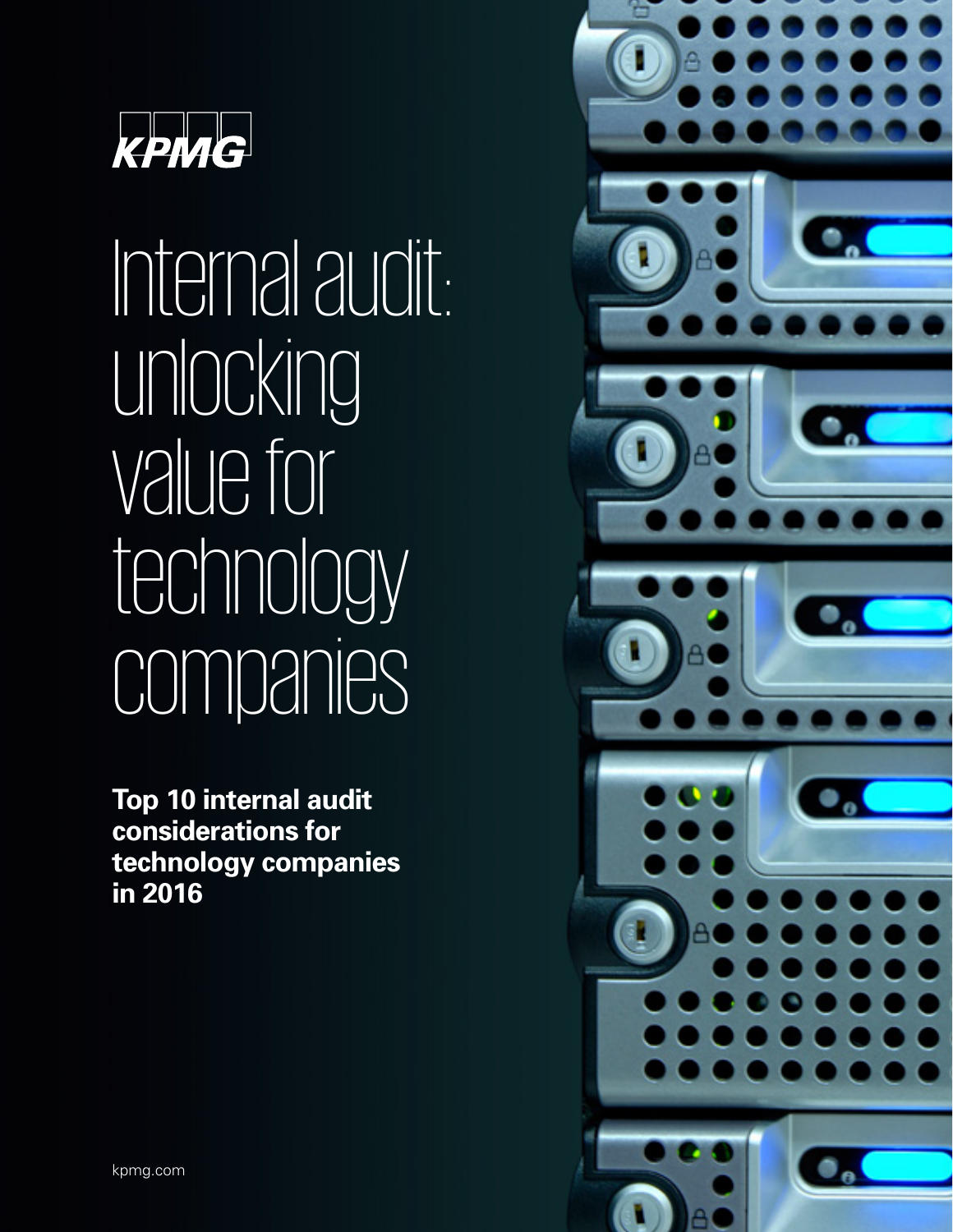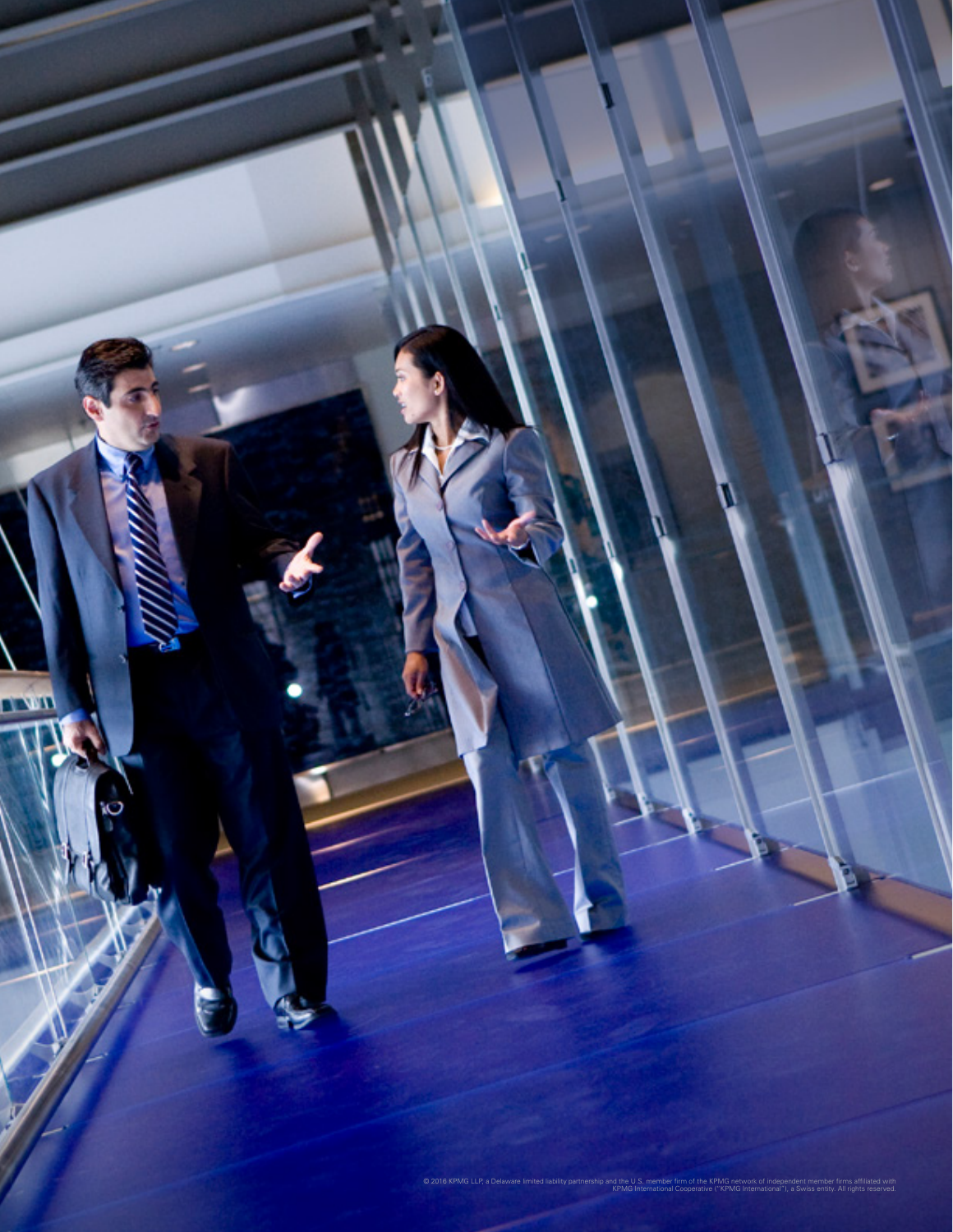**Our annual edition of the top 10 internal audit considerations for technology companies outlines the critical role internal audit holds in helping technology companies manage some of today's most important risk areas more effectively and unlock underlying value for the company in the process.**

The 10 focus areas explore some of the leading risks technology companies face as they strategize and make investments.

KPMG LLP's (KPMG) selection of consideration areas is based on a number of inputs, including:

- Discussions with chief audit executives at technology companies
- KPMG's technology internal audit share forum
- Insights from KPMG professionals who work with technology companies
- KPMG survey data, including a recent study, "Seeking value through internal audit," in which KPMG and *Forbes* surveyed more than 400 chief financial officers and audit committee chairs to identify the insights internal audit functions are providing as well as opportunities where internal audit organizations can improve.

Note: Every technology company is unique and it is important that internal audit rely on a company-specific analysis of its risks in developing its internal audit focus areas.

## Top 10 in 2016

| Cybersecurity                                                                                  | $\overline{2}$ |
|------------------------------------------------------------------------------------------------|----------------|
| Use of data analytics and<br>continuous monitoring in<br>internal audit                        | 3              |
| System implementations<br>and upgrades: transitioning<br>to the cloud                          | $\overline{4}$ |
| Third-party outsourcing<br>relationships                                                       | 6              |
| <b>Product security</b>                                                                        | 7              |
| <b>BEPS (Base Erosion</b><br>& Profit Shifting) and<br>global tax reform                       | 8              |
| Mergers, acquisitions,<br>and divestitures                                                     | 9              |
| FCPA (Foreign Corrupt<br>Practices Act) and ABC<br>(Anti-Bribery and<br>Corruption) compliance | 10             |
|                                                                                                |                |
| Data governance                                                                                | 11             |
| Intellectual property<br>protection                                                            | 12             |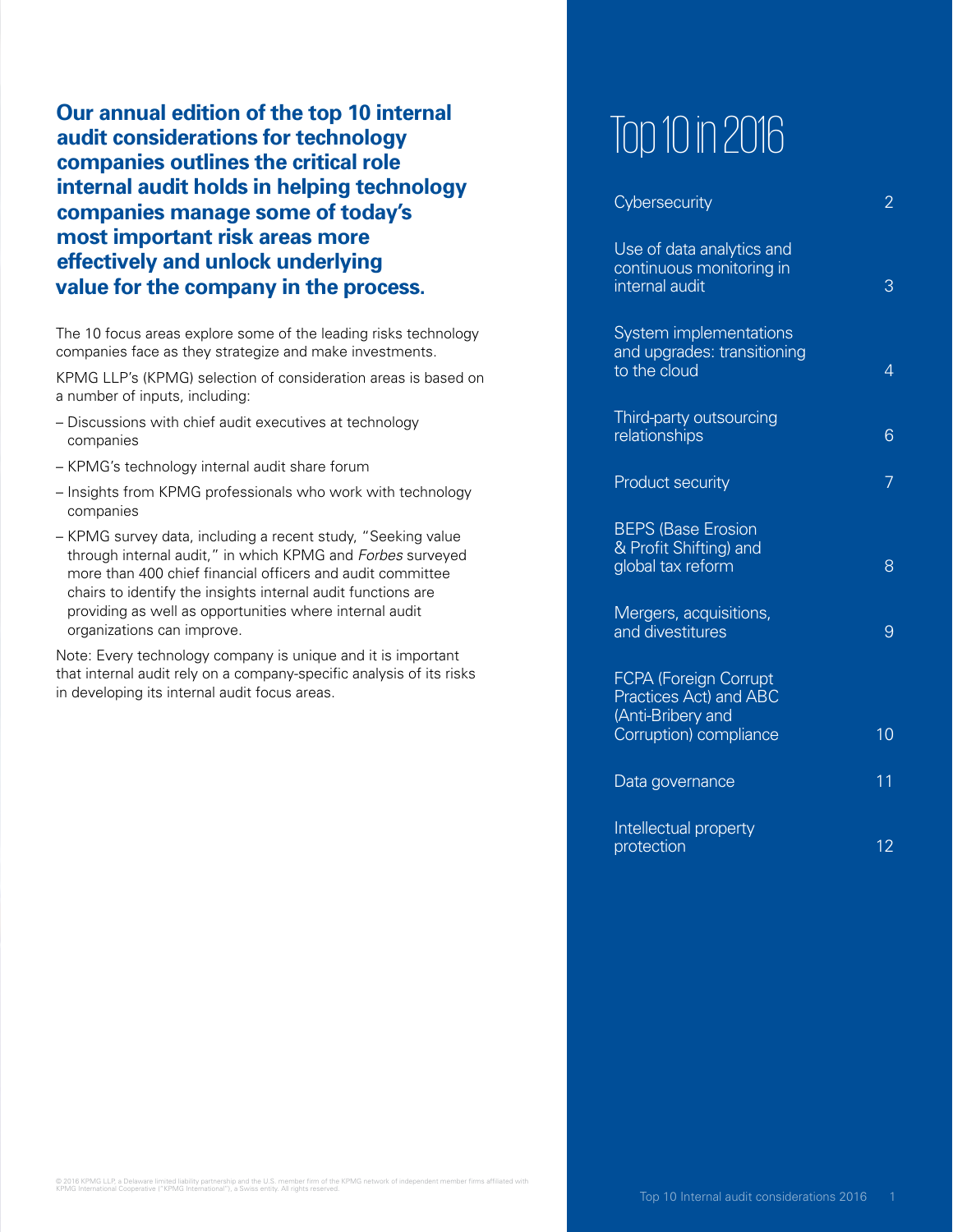

– Avoiding costly consequences of data breaches such as investigations, legal fines, coverage of customer losses, remediation efforts, loss of executive and midlevel time and focus, and potential loss of customers and business

01

- Averting reputational damage to the organization, especially with regard to lost customer data
- Preventing loss of intellectual property and capital and other privileged company information

## **Cybersecurity**

Cybersecurity is a key focus point for many technology companies, shifting beyond headline news to the top of many board agendas. Several factors have driven the increased attention paid to cybersecurity issues, including rapid shifts in technology and the threat landscape, more stringent and diverse regulatory environments, social change, and changes in corporate culture.

The capabilities and techniques used by hackers evolve continuously, especially in targeting specific information or individuals. New methods are constantly being developed by increasingly sophisticated and well-funded hackers — including organized crime, nation states, hacktivists and insiders — who can target companies not only directly, but also through social engineering, phishing scams, and connections with key suppliers and technology partners.

The consequences of lapses in security can be disastrous as an organization's bottom line and reputation are impacted. It is critical for technology companies to remain vigilant and up to date on emerging threats and protection criteria.

Internal audit can execute technical and process-driven assessments to identify and evaluate cybersecurity risks, and offers strategies and recommendations to help mitigate the identified risks.

- Performing a top-down risk assessment around the company's cybersecurity process using industry standards as a guide, and providing recommendations for process improvements
- Reviewing existing processes and controls to help ensure they consider the threats posed in the constantly evolving environment
- Reviewing the alignment of the organization's cybersecurity framework with regulatory expectations
- Assessing implementation of revised technology security models, such as multilayered defenses, enhanced detection methods, and encryption of data leaving the network
- Evaluating the organization's security incident response and communications plans
- Assessing third-party security providers to evaluate the extent to which they are addressing current and emerging risks completely and sufficiently

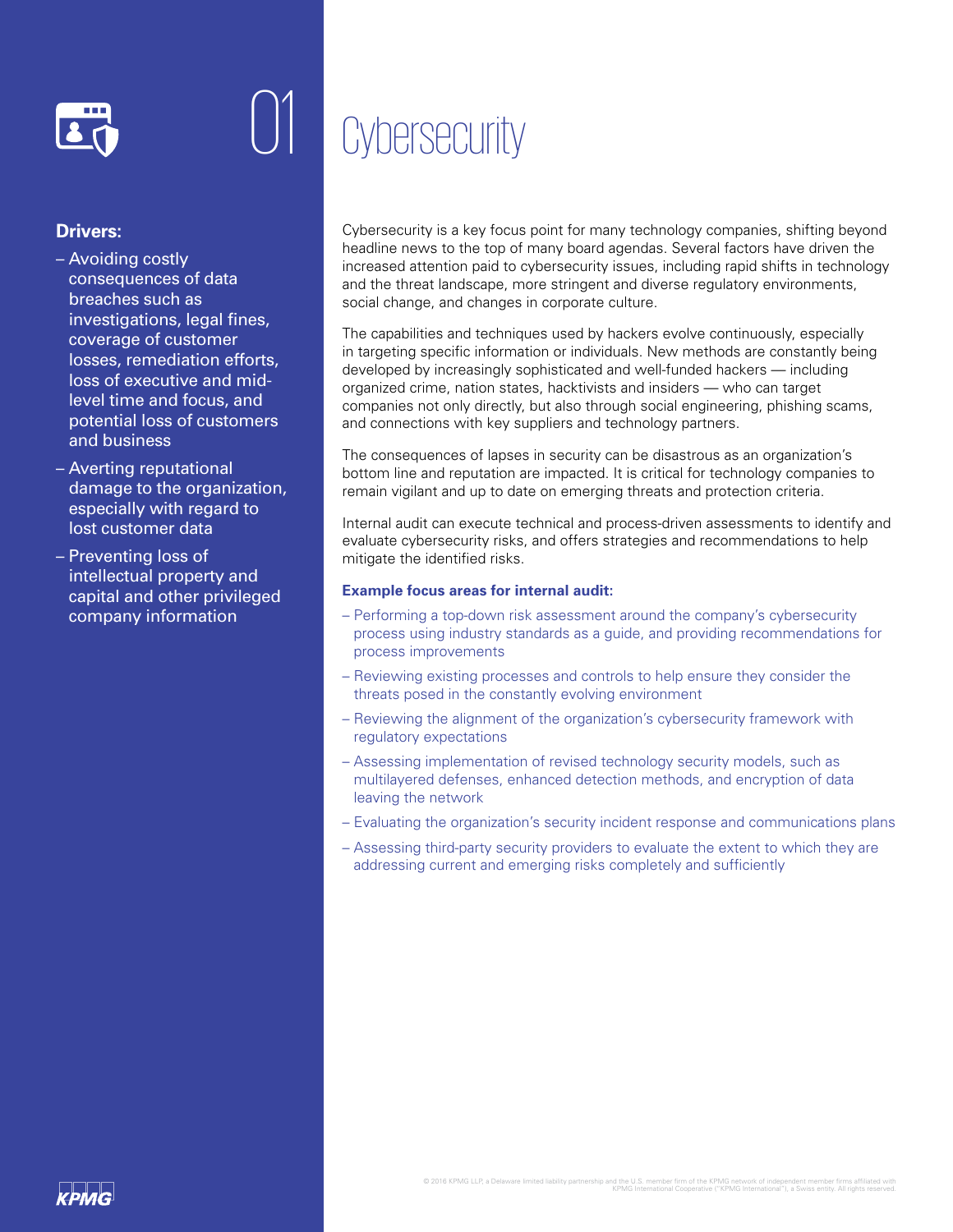### Use of data analytics and continuous monitoring in internal audit

In the past few years, data analytics have helped to revolutionize the way in which companies assess and monitor, especially in terms of efficiently expanding the scope of audits and improving detail levels to which audits can be performed. Data analytics and continuous monitoring can help internal audit departments simplify and improve their audit process, resulting in a higher quality audit and tangible value to the business. Consider the traditional audit approach, which is based on a cyclical process that involves manually identifying control objectives, assessing and testing controls, performing tests, and sampling only a small population to measure control effectiveness or operational performance.

Contrast this with today's methods, which use repeatable and sustainable data analytics that provide a more thorough and risk-based approach. With data analytics, companies have the ability to review every transaction—not just samples— which enables more efficient analysis on a greater scale. This can also reduce the need for costly on-site audits. Leveraging data analytics also accommodates the growing riskbased focus on fraud detection and regulatory compliance.

### **Example focus areas for internal audit:**

- Assisting in creating automated extract, transform, and load (ETL) processes, along with repeatable and sustainable analytics and dashboards enabling monitoring against specified risk criteria by internal audit or business management
- Assessing the alignment of the strategic goals and objectives of technology companies to risk management practices while providing a mechanism to monitor and prioritize strategic objectives and risks on a continuous basis
- Developing data analytics enabled audit programs designed to verify the underlying data analysis and reporting of risk at the business level
- Performing automated auditing focused on root cause analysis and management's responses to risks, including business anomalies and trigger events
- Recommending consistent use of analytics, including descriptive, diagnostic, predictive, and prescriptive elements



© 2016 KPMG LLP, a Delaware limited liability partnership and the U.S. member firm of the KPMG network of independent member firms affiliated with KPMG International Cooperative ("KPMG International"), a Swiss entity. All rights reserved.

## 02



- Leveraging internal and external big data sources to provide a holistic organizational view
- Facilitating realtime, continuous risk management
- Enabling early detection of potential fraud, errors, and abuse
- Taking a "deeper dive" into key risk areas through analysis of key data
- Increasing overall efficiency of audits being performed (frequency, scope, etc.)
- Reducing auditing and monitoring costs
- Leveraging data analytics tools and infrastructure implemented by management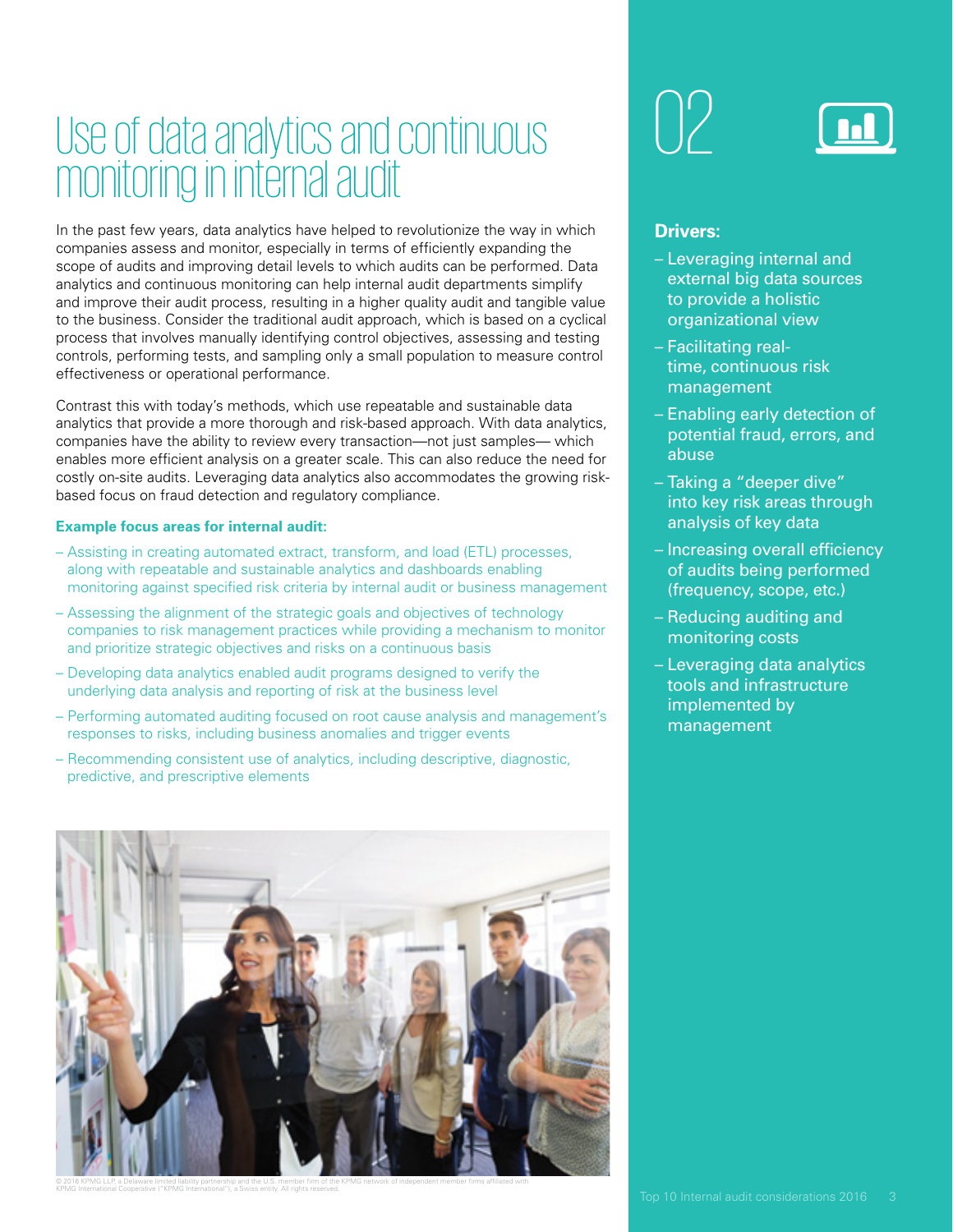### $\left| \cdot \right|$

### **Drivers:**

- Identifying needs for cloud solutions to facilitate transition and leveraging recent advances in offpremise technology for operational efficiencies
- Providing a timely view into the risks and issues that allows management to correct course or implement risk mitigation strategies prior to going live
- Enabling continuous monitoring of cloud risks and data following implementation, leveraging security analytics and data mining capabilities, where possible, over large volumes of available internal data
- Increasing focus on data privacy, cybersecurity, and business resiliency in the context of cloud
- Implementing an effective process for identifying and managing regulatory, legal and compliance requirements in a global market, both pre- and postimplementation of a cloud platform

### System implementation and upgrades: transitioning to cloud

As cloud services can be delivered via different ways (e.g., SaaS, PaaS, and IaaS) and operational models (such as public, private, and hybrid), companies face risks and challenges when moving their IT infrastructure to the cloud. These include risk of cloud systems implementations not being able to deliver the intended value/ benefits, budget and schedule overruns, overlooking processes or work groups, and managing individuals who are resistant to change. The solution architecture should account for the nature of risks in the cloud environment as well as the implementation itself, and determine how the provider implements controls. A prime opportunity to reduce or remediate risks lies with the proactive involvement of IT teams during the solutions architecture phase. Any proposed cloud approach should be evaluated for regulatory compliance before it is implemented. Cloud planning cycles should also be monitored continuously throughout the cloud solution's life cycle (from initial design through vendor selection, implementation, usage, and decommissioning/data reclamation).

Beyond IT implications, critical business operations such as tax, regulatory compliance, vendor management, and a host of other areas are also affected. As companies manage through the impact of continued globalization and economic recovery, an increased sense of urgency has emerged surrounding information security and privacy. As technology companies increase their use of cloud platforms, these companies need to ensure data is protected.

- Reviewing the process by which management establishes a business case for cloud and performing due diligence for services provided, such as assessing internal controls of the vendor and the cadence for roles and responsibilities of the vendor and company
- Evaluating the organization's approach to change management and business readiness around the implementation
- Assessing policies, practices, and controls for data protection, segregation, location and ownership to determine if these are aligned with identified risks, the operating business model and the implemented cloud solution
- Appraising programs around incident management and communication, specifically around data breach and unauthorized access
- Analyzing provisions and responsibilities for system availability, disaster recovery, and business continuity, both within the company and outsourced to the vendor
- Examining vendor compliance with legal and regulatory requirements including having insight into known deficiencies, user control responsibilities, and the company's controls over its cloud usage to meet compliance requirements
- Assisting management in developing robust security and privacy programs, including training
- Overseeing security audits around cloud services

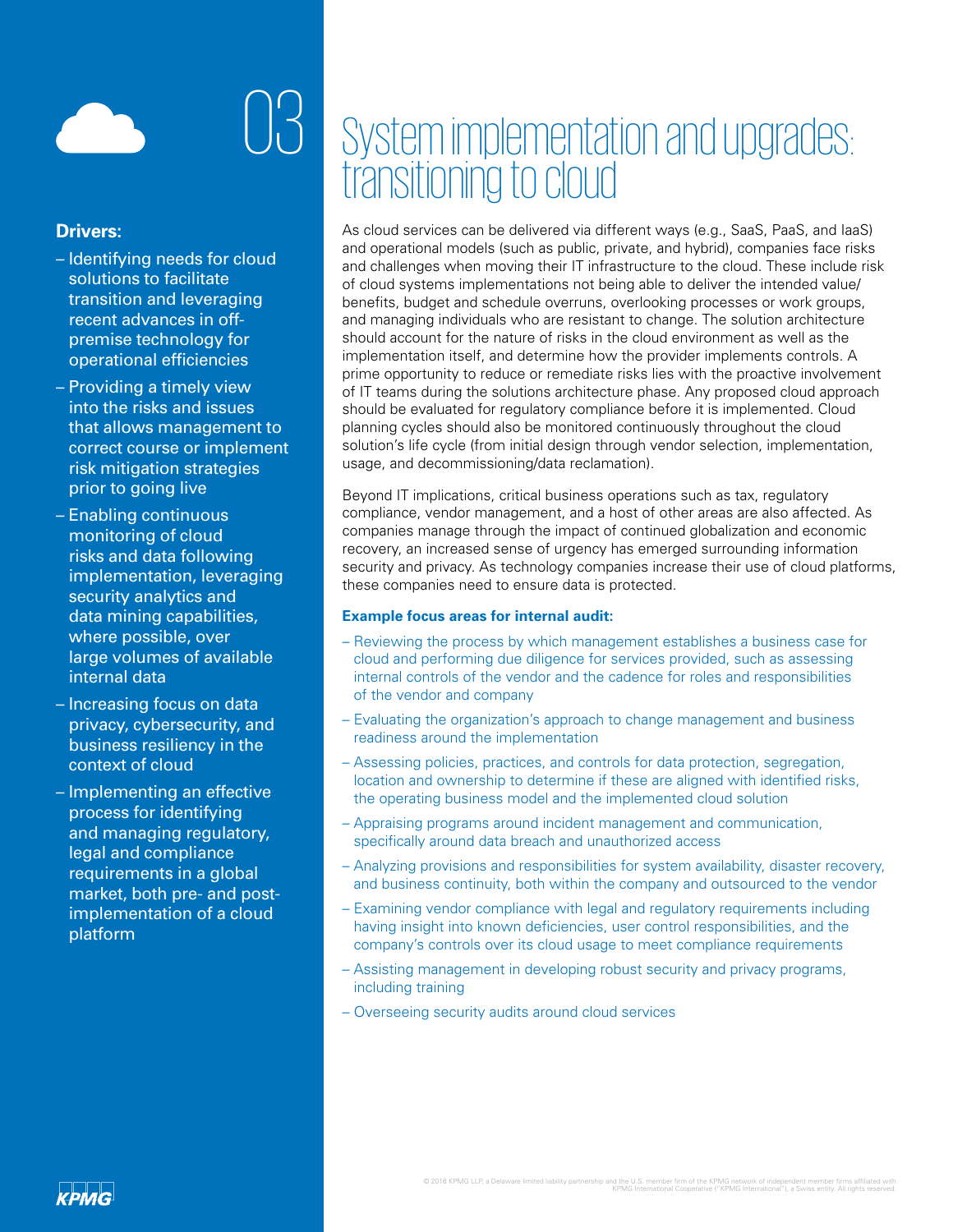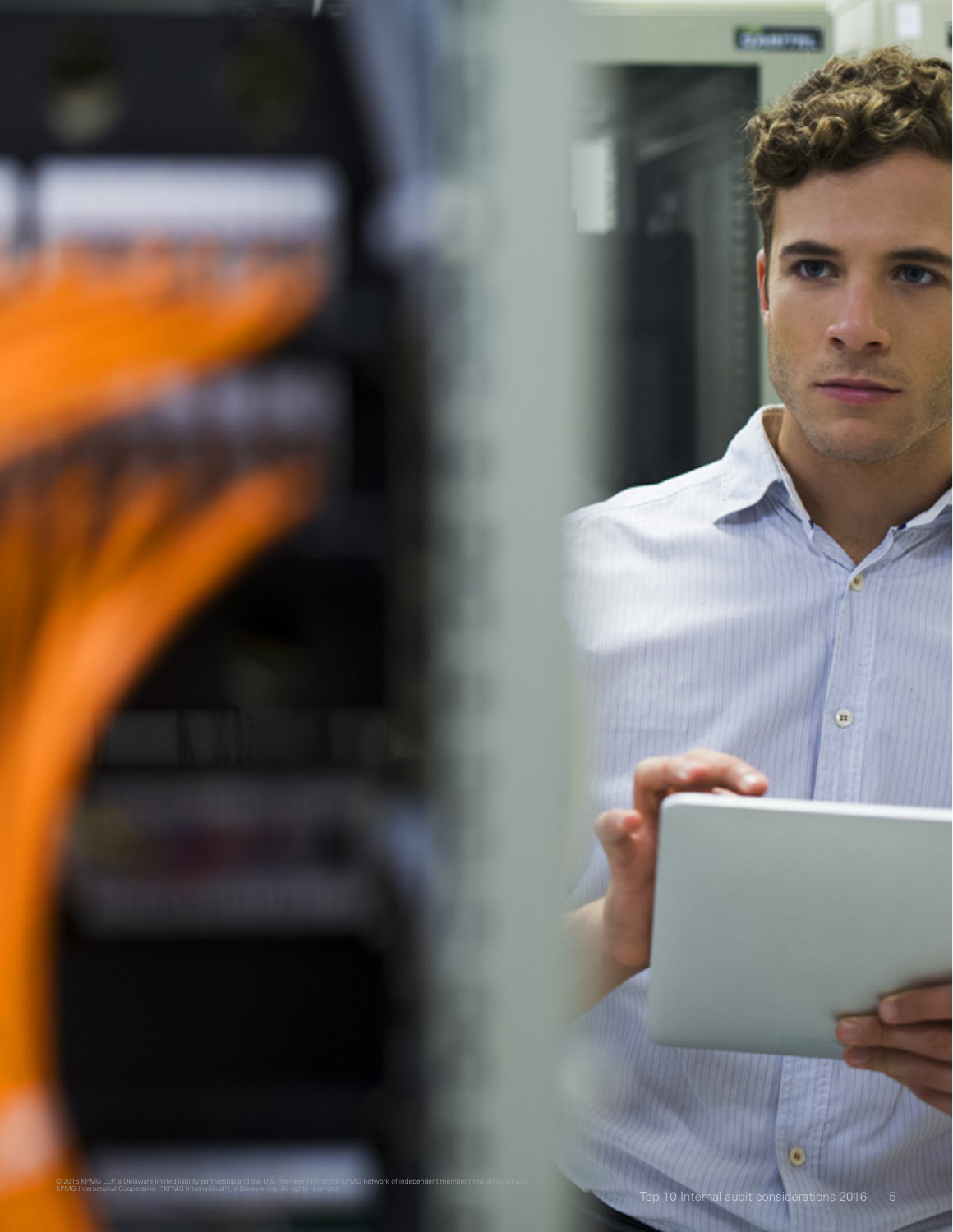

## $\left( \frac{1}{2} \right)$

### **Drivers:**

- Reducing revenue loss
- Preventing cost escalation
- Complying with regulatory requirements
- Mitigating risk

## Third-party outsourcing relationships

Organizations leverage third parties to provide a variety of services such as product sales and distribution, data storage, marketing funds program administration, customer service, and call centers. Outsourcing frees up organizational resources to focus on core competencies and can help reduce costs.

While third parties facilitate business, they can expose an organization to financial, regulatory and reputational risk. These risks can be extensive, including revenue loss, import/export exposures, data privacy breaches, cybersecurity issues, and bribery and corruption risk. Organizations have the ability to outsource a variety of tasks, however, they remain accountable for these outsourced activities.

An effective third-party management program, such as one that incorporates thirdparty risk assessment, due diligence, and ongoing monitoring, can help companies manage their exposure to these risks.

- Evaluating the methodology the organization uses to identify third parties, including segmentation and classification, and the risks associated with them
- Providing insight and feedback on the organization's third-party management program, including vetting, due diligence and monitoring
- Executing risk-based third-party reviews that include procedures tailored to address the specific risks a third-party presents
- Investigating anomalies identified as a result of the organization's third-party vetting process



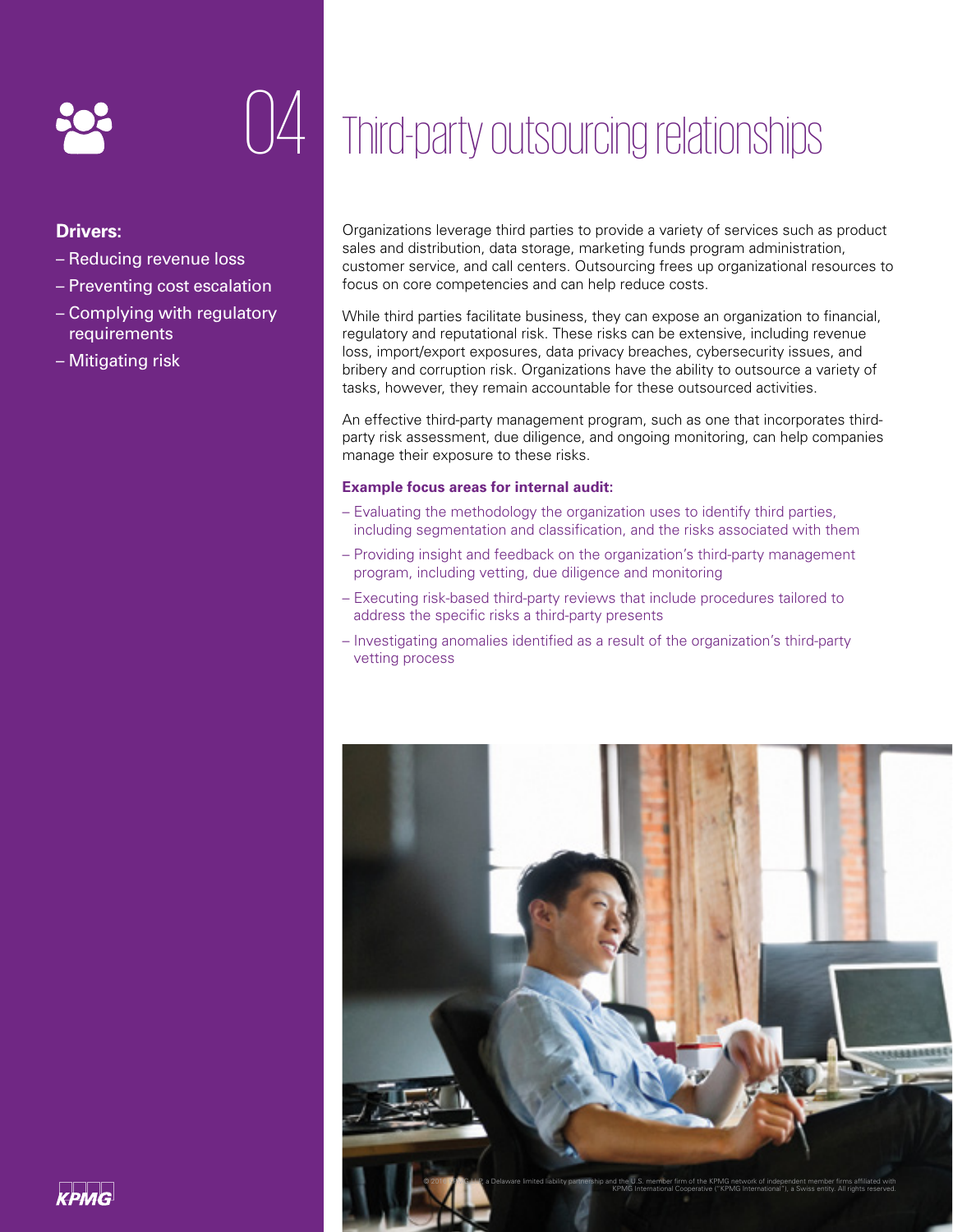## Product security

In today's cloud-based marketplace, products are the lifeline and face for technology companies. Product security, accordingly, has been brought to the forefront in the cybersecurity field as a key focus for companies. Each product has its own regulatory requirements, privacy policies, and vulnerabilities that add an extra layer of complexity for corporate security teams. Unfortunately, the concept of product security playing second fiddle to corporate security has led to a proliferation of issues including financial loss, lengthy litigations, and damaged reputations.

When implemented properly, product security can lead to a secure development lifecycle, continual monitoring, and effective forensics logging which can minimize day zero vulnerabilities, lower maintenance costs, and potentially eliminate incoming threats. It is critical that technology companies understand the importance of product security and utilize it to complement and optimize their cybersecurity policies.

### **Example focus areas for internal audit:**

- Evaluating encryption processes for at-rest and in-motion content and leveraging industry standards as a guide to provide recommendations
- Analyzing role-based product access policies to help ensure compliance with regulations regarding confidentiality and need-to-know basis
- Performing a top-down risk assessment on vulnerable OS, database, and application level ports to help ensure data integrity is retained
- Evaluating the regulatory compliance of each product
- Assessing existing product continual monitoring and effective logging processes and providing recommendations for process improvements

## 05



- Reducing market, reputation and regulatory risks associated with product vulnerabilities
- Mitigating product security flaws that can expose customer or organizational data
- Supporting product designers in reaching an appropriate balance between customer convenience and security
- Helping the organization respond appropriately to discovered or reported vulnerabilities

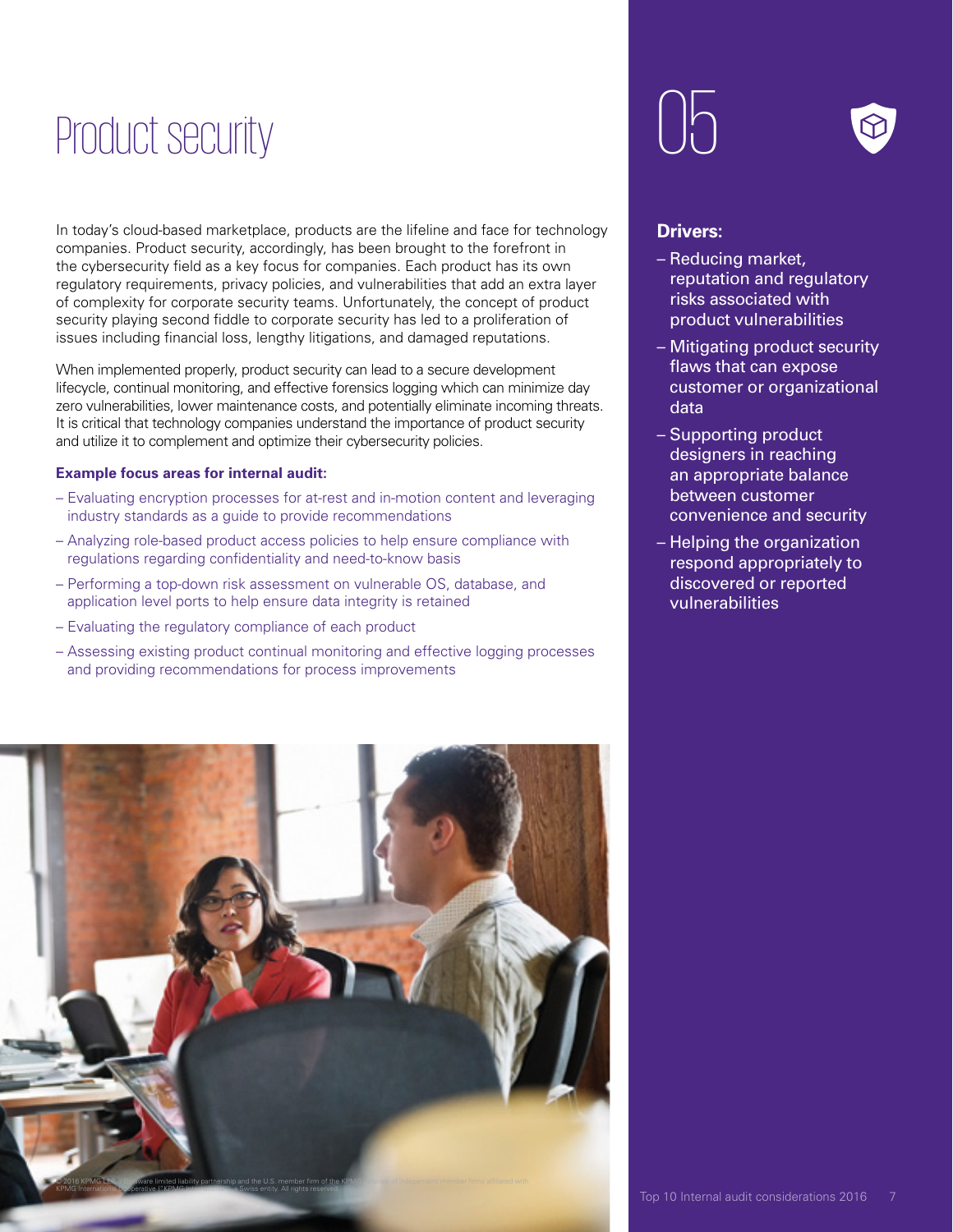

– Reducing the risk of global tax expense and effective tax rate volatility due to rapid and significant change in international tax norms and targeted reforms designed to eliminate common tax structures used by many multinational enterprises (MNEs)

06

- Averting reputational damage to the organization due to new regulatory requirements for enhanced tax transparency and country-by-country reporting
- Decreasing tax compliance risk related to the proliferation of anti-BEPS regulatory requirements across multiple countries

### BEPS (Base Erosion & Profit Shifting) and global tax reform

With the release of the Organization of Economic Cooperation & Development's (OECD) recommendations to combat Base Erosion & Profit Shifting (BEPS) on October 5, 2015, the foundation for global tax reform is complete. Throughout 2016, and beyond, tax administrations around the globe are expected to adopt the many BEPS recommendations into domestic law. Indeed, some countries have already moved forward as early adopters. The October 2015 recommendations represent a major milestone in the G-20's effort to combat aggressive tax planning by MNEs.

BEPS reforms have been driven in significant part by political pressures arising from mainstream media reports of corporate tax avoidance, public governmental investigations, and growing public debt levels. These forces will fuel widespread global adoption of the October 2015 BEPS recommendations. BEPS reforms cover many aspects of corporate taxation with emphasis on enhanced tax transparency, transfer pricing rules forcing taxation of profits in jurisdictions where MNEs do business (not in tax havens), and broadening tax nexus rules to extend the tax reach of regulators in the countries where MNEs' customers reside.

BEPS reforms will be supported by extensive documentation requirements, including, in some countries, penalties for compliance failures. The new reporting requirements are extensive in many cases and several of the anti-BEPS measures are highly complex, presenting compliance challenges for MNEs.

### **Example focus areas for internal audit:**

- Assisting the company and its tax function in preparing a BEPS readiness assessment and developing an action plan to address identified risks arising directly from BEPS reforms as well as the implementation of BEPS remediation strategies
- Advising on the enhancement or development of a corporate tax code of conduct and supporting tax controls that account for the new regulatory environment
- Assessing the company's readiness for compliance with the array of transparency measures to which MNEs will be subject, including identifying the stakeholders and data sources necessary to properly report income and taxes paid by country
- Aiding the company in evaluating the effectiveness of automated compliance programs for tax transparency reporting and enhanced transfer pricing documentation

**KPMG**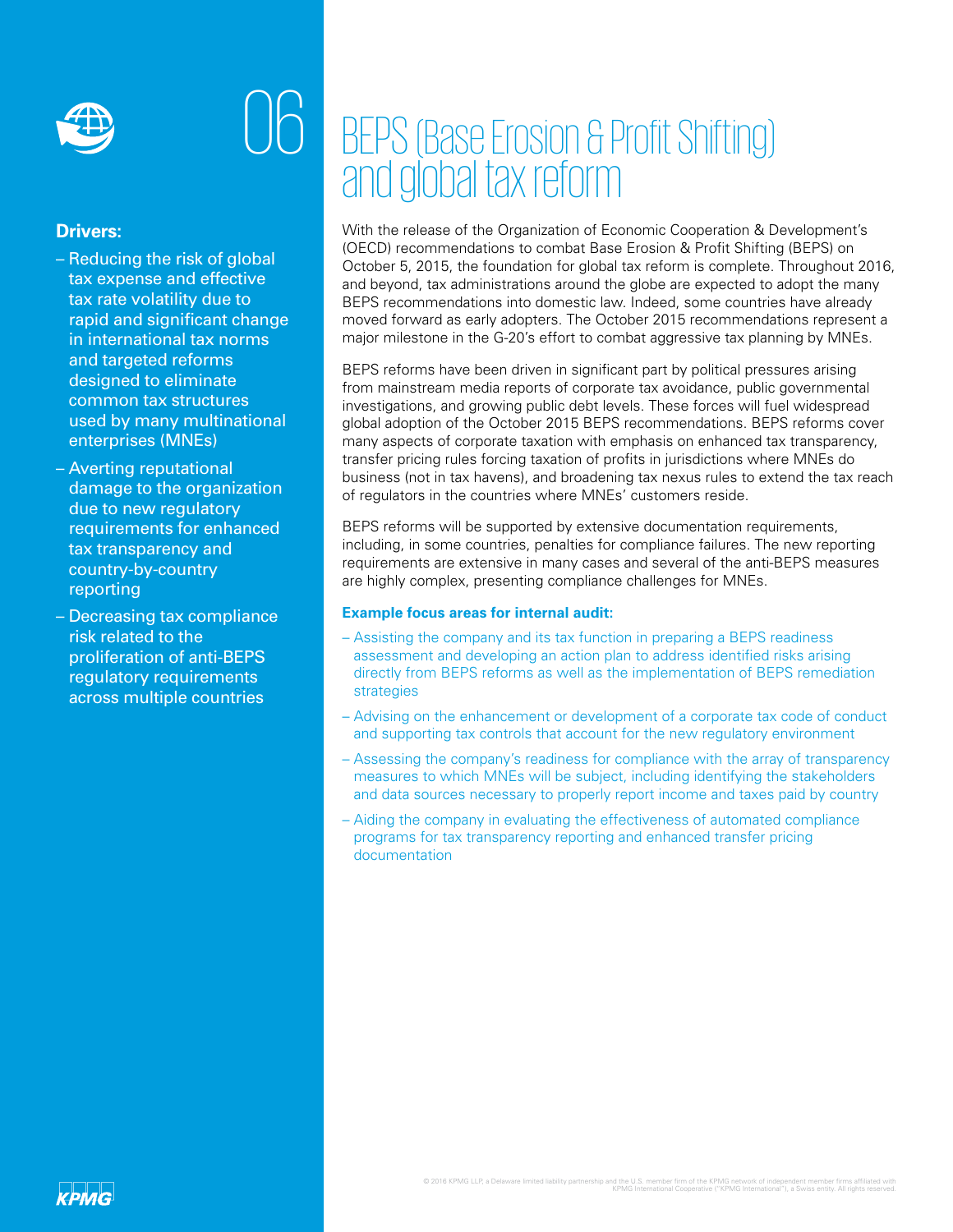## Mergers, acquisitions and divestitures

A need to manage execution risk more effectively is leading many technology companies to design additional rigor into their merger, acquisition, and divestiture programs to help ensure a fact-based and well-controlled diligence, valuation, planning, and execution process. The recent trend in divestitures in the technology industry has led to major levels of effort managing very complex and timeconsuming projects.

### **Example focus areas for internal audit:**

- Performing "post mortem" reviews on prior deals or divestitures to assess the effectiveness of procedures and playbooks
- Assessing the adherence to accounting and internal control due diligence checklists that address key deal areas (i.e., quality of earnings and assets, cash flows, unrecorded liabilities) and identify internal control gaps for both the acquired company and on a combined basis
- Understanding communication processes between finance, internal audit, and deal teams to assess control implications of executing business process change during active integrations or divestitures
- Conducting a project risk assessment review of the business integration or divestiture process, focusing on potential risks, integration success metrics, and information systems



© 2016 KPMG LLP, a Delaware limited liability partnership and the U.S. member firm of the KPMG network of independent member firms affiliated with KPMG International Cooperative ("KPMG International"), a Swiss entity. All rights reserved.

# 07



- Increasing volume of M&A and divestiture activity in the technology sector
- Focusing on strategic risks of M&A and divestiture activity, including impacts on other parts of the business in the form of stranded costs and post close operational entanglements
- Improving integration (or carve-out) processes across all key functions
- Ensuring the acquired or spun-off entity is SOX 404-compliant, typically within 12-24 months of the transaction's completion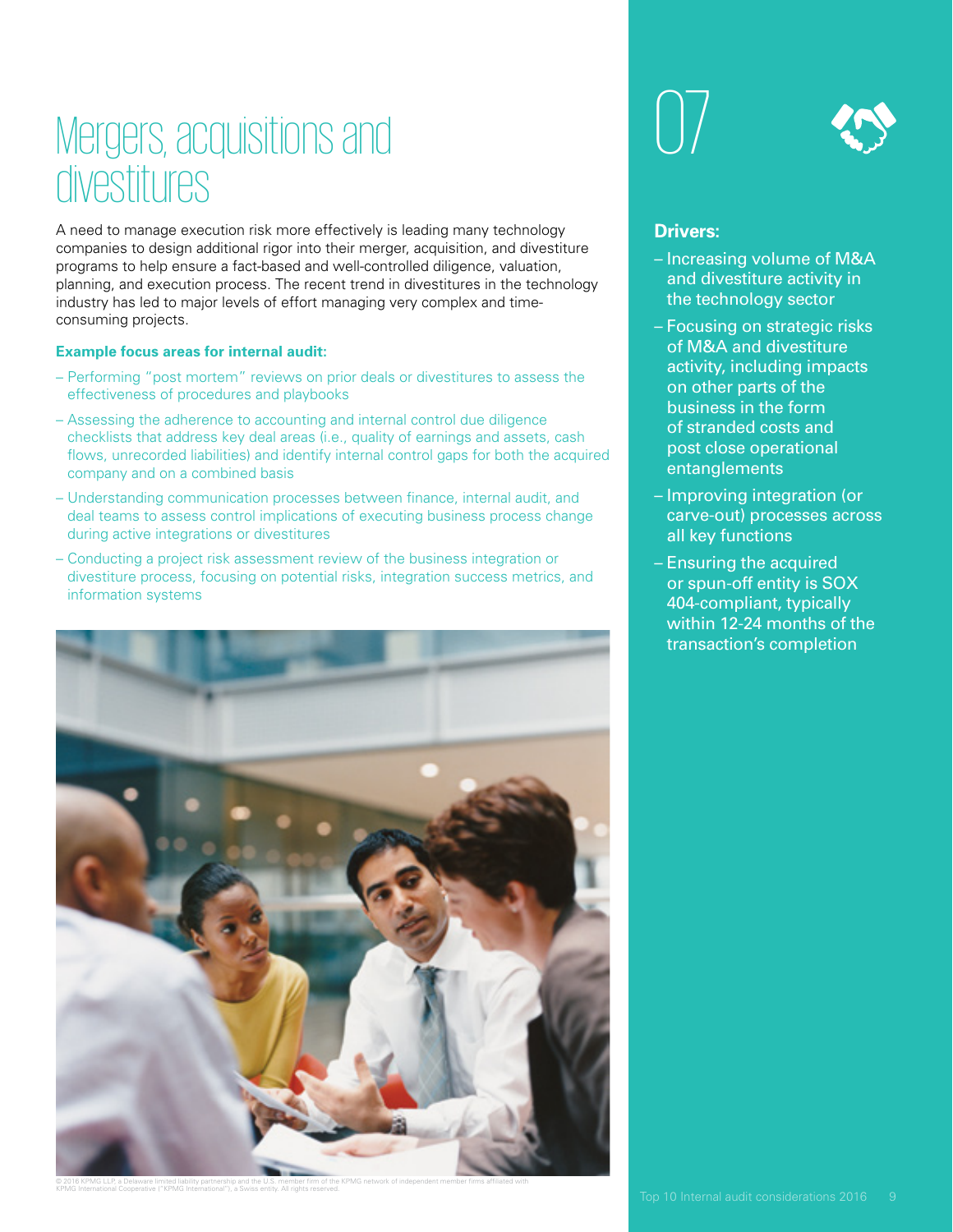

– Continuing enforcement by domestic and foreign regulators on corruption

08

- Reemphasizing recent policy initiatives by the U.S. Department of Justice (DOJ) on holding individuals accountable in corporate wrongdoing
- Rekindling focus on the effectiveness of compliance programs
- Increasing resources at both the DOJ and FBI allocated to FCPA enforcement

### FCPA (Foreign Corrupt Practices Act) and ABC (Anti-Bribery and Corruption) compliance

On September 9, 2015, the DOJ published the Yates Memo which announced the DOJ's focus on holding individuals accountable for corporate misconduct and outlines six points of focus for DOJ attorneys:

- Corporations must provide to the DOJ all relevant facts about the individuals involved in the corporate misconduct to be eligible for any cooperation credit
- Corporate investigations should focus on individuals from the inception of the investigation
- Criminal and civil attorneys handling corporate investigations should be in routine communication with one another
- Absent extraordinary circumstances, no corporate resolution will provide protection from criminal or civil liability for any individuals
- Corporate cases should not be resolved without a clear plan to resolve related individual cases and declinations as to individuals in such cases must be memorialized
- Civil attorneys should consistently focus on individuals as well as the company and evaluate whether to bring suit against an individual based on considerations beyond that individual's ability to pay

The DOJ has recently added resources that are responsible for providing guidance to DOJ prosecutors concerning the existence and effectiveness of any compliance program that a company had in place at the time of the conduct giving rise to the prospect of criminal charges, as well as evaluating corporate compliance and remediation measures.

- Supporting management in designing a global anti-bribery compliance strategy based on internal audit's "in-field" knowledge and experience
- Updating its internal audit programs to ensure they contain suitable anti-bribery and corruption procedures
- Facilitating management's bribery and corruption risk assessment activities to help ensure emerging risks specific to the company's industry and lines of business are identified and prioritized effectively
- Collaborating with the business and other compliance teams on awareness and education campaigns, especially on a global scale
- Partnering with the business to enhance existing anti-bribery and corruption programs, including third-party risk management, due diligence, and advanced data analytics
- Assisting the company to help ensure it meets the requirements/guidance provided by the DOJ related to the elements of an effective compliance, antibribery and corruption program

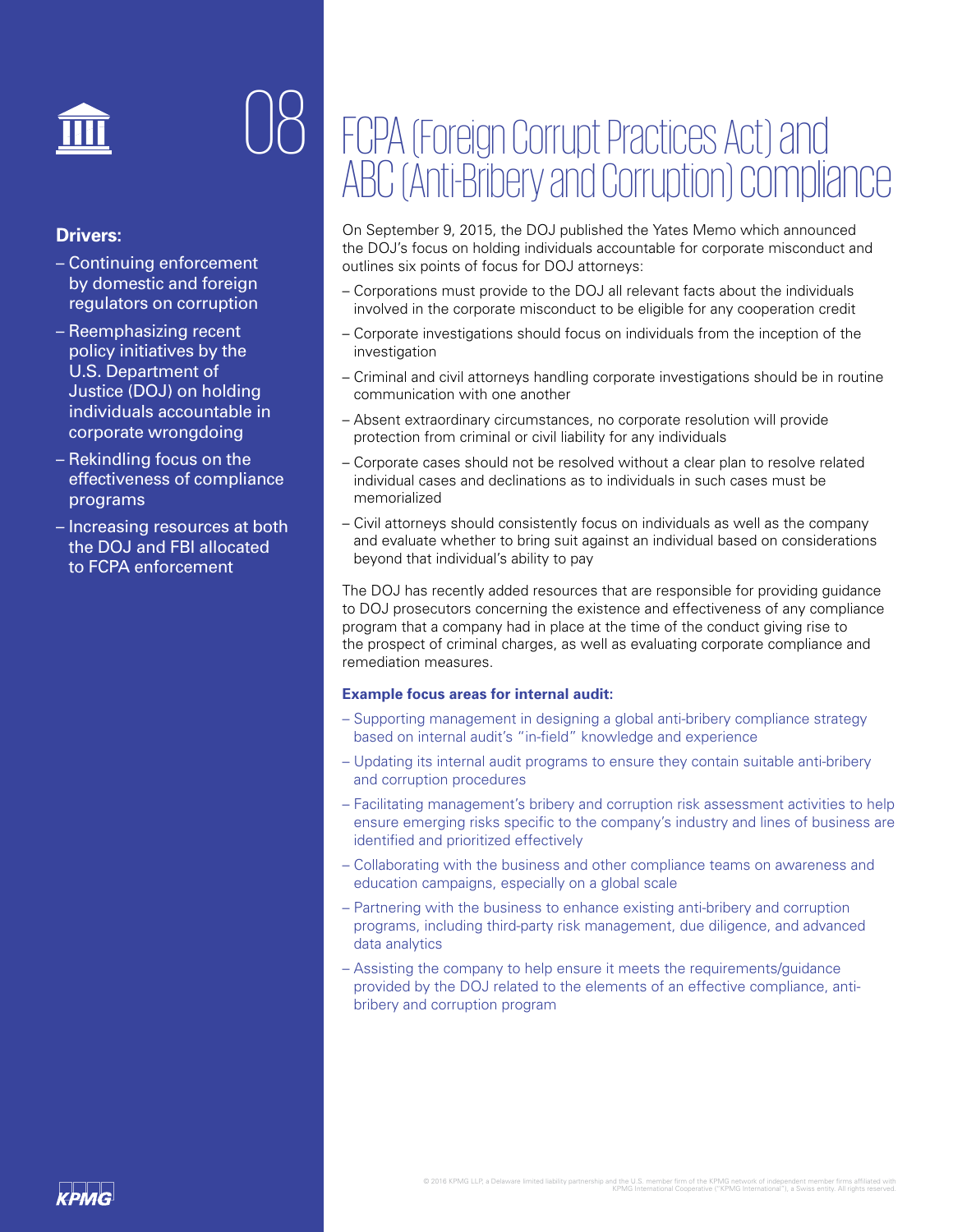## Data governance

There is an explosion of data being captured and stored in big data platforms. Leading organizations across all industries are leveraging the power of big data technologies to capture, merge, and analyze internal and external, structured and unstructured, and transactional and historical data to change the way they run their businesses and in some cases create new businesses. Organizations unleashing the power of their data are seeing big payoffs. However, the risks to these organizations are also growing as data lakes are built. Regulations require companies to secure their data, protect customer PII (Personal Identifiable Information), obtain customer consent to use their data, or disclose to customers how their data will be used and shared. Internal audit plays a key role in ensuring big data does not cause big problems.

### **Example focus areas for internal audit:**

- Assisting in the formation or review of data governance policies and processes to increase the accuracy and integrity of a company's metadata
- Documenting the data model and points of control to identify security gaps. What data is collected? Where is it stored? How is it used? Who has access to the storage systems?
- Helping in the creation or review of information management policies that entail designing, organizing, retrieving, and distributing information in the most efficient manner
- Reviewing the effectiveness of the company's ability to respond to new policies and emerging legislative mandates and regulations with appropriate data



© 2016 KPMG LLP, a Delaware limited liability partnership and the U.S. member firm of the KPMG network of independent member firms affiliated with KPMG International Cooperative ("KPMG International"), a Swiss entity. All rights reserved.

# 09



- Validating and maintaining the accuracy, integrity, and versioning of a company's big data
- Ensuring proper data security policies are established and being followed
- Increasing usability and metadata comprehension by business owners
- Operationalizing metadata to make it actionable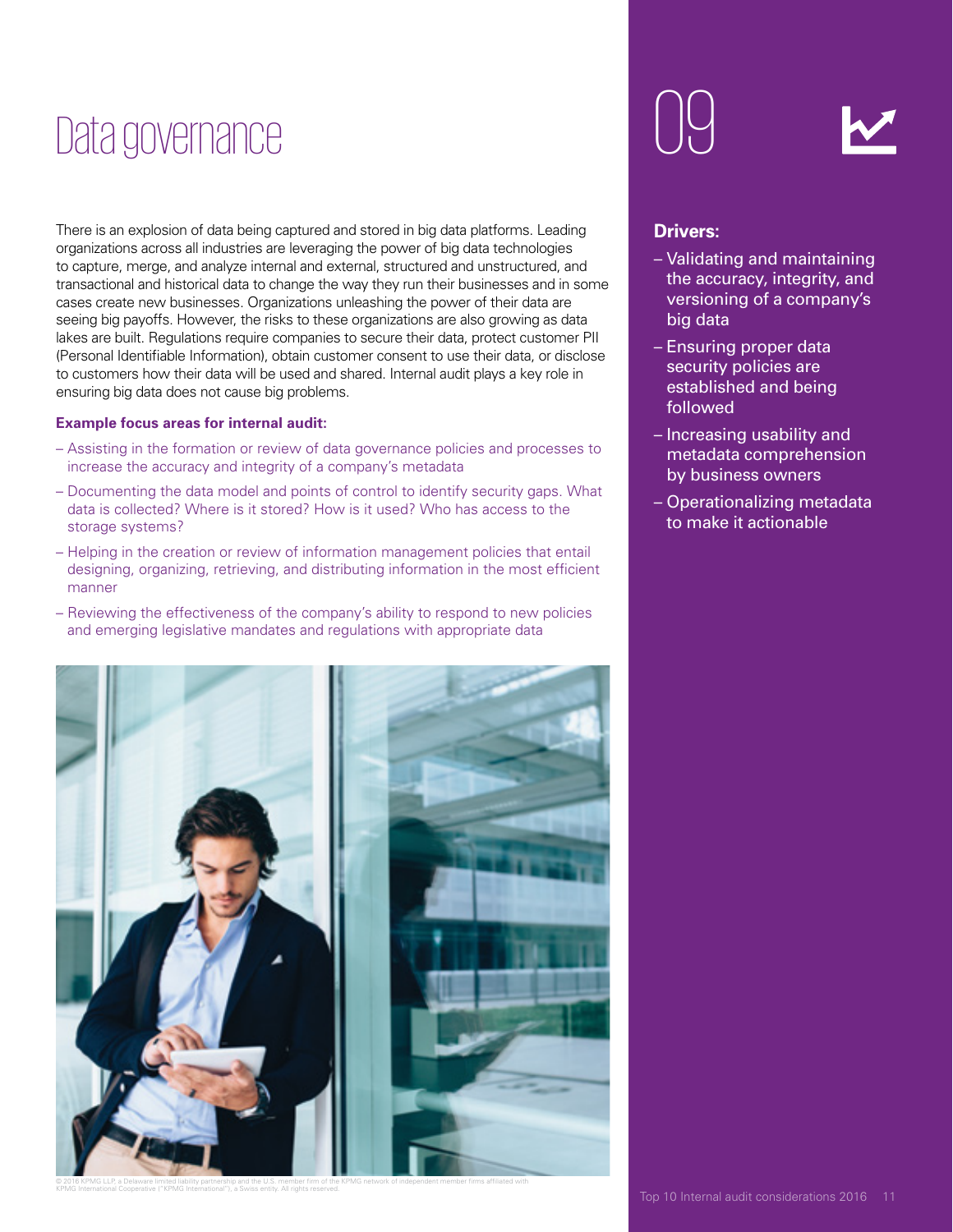

- Helping to ensure companyspecific privileged information is kept secure and reducing risks of data leaks
- Recognizing when intellectual property (IP) strategy is not aligned with business or product strategy and adjusting accordingly
- Ensuring IP management processes are aligned with compliance requirements
- Lowering costs related to errors and litigation
- Confirming your top researchers, engineers and scientists are submitting ideas to be protected
- Determining if you should buy or create your IP
- Identifying and scoring the best ideas, so you know which to protect
- Realizing which IP should be abandoned or sold
- Deciding if you should commercialize your IP

## Intellectual property protection 10

With intellectual property at the heart of technology companies' core competencies and business relationships, identifying and protecting IP assets is a critical challenge for companies seeking to maximize the value of their intellectual property. In dealing with IP identification, management should have a process in place to ensure the best ideas are being brought forward and identified for protection. In the current age of outsourcing, cloud services, and remote access options (such as VPN), new challenges can arise around protecting data that is sent to third parties, from both a technology perspective (e.g., encryption) and business perspective (e.g., consistent policies regarding sharing of information). Company processes and controls around how this transfer of data is managed and secured is critical to help prevent potential exposures. Additionally, compliance training becomes a central point in making sure employees are aware of policies in place and what information is considered privileged.

### **Example focus areas for internal audit:**

- Performing an audit of IT access and security around the technology company's IP to determine if any potential areas of risk are present, especially around company changes such as new systems, mergers/acquisitions, etc.
- Assisting with the implementation of controls to help improve the integrity and security of critical business data
- Aiding with the drafting of consistent compliance standards and, once approved, communicating these to relevant individuals through a training and awareness program
- Conducting a process, gap and risk assessment of the internal IP process as it relates to the IP lifecycle
- Guiding third-party risk assessment and compliance specifically related to IP agreements with third parties



© 2016 KPMG LLP, a Delaware limited liability partnership and the U.S. member firm of the KPMG network of independent member firms affiliated with KPMG International Cooperative ("KPMG International"), a Swiss entity. All rights reserved.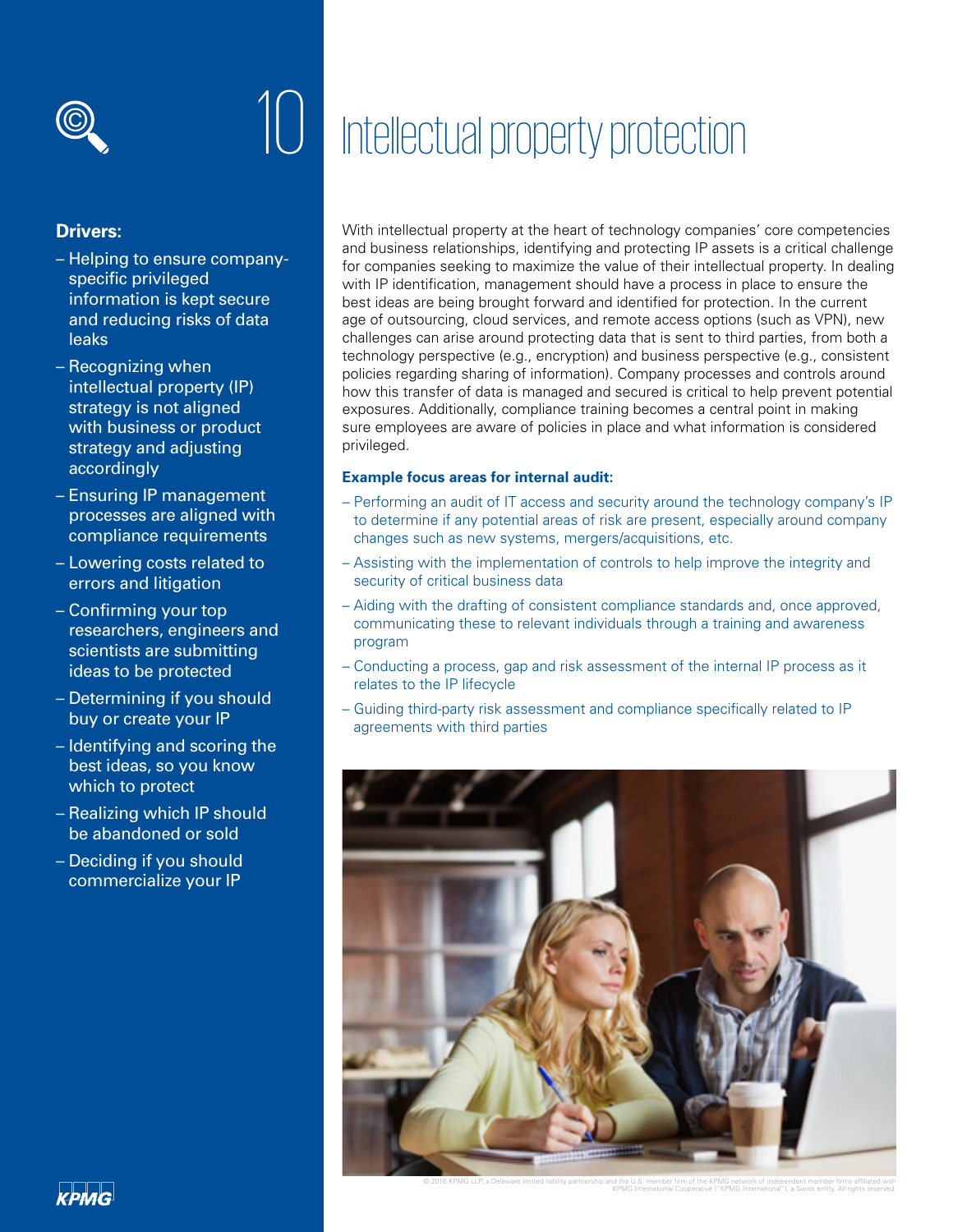## About the authors



#### **Tom Lamoureux**

Tom Lamoureux serves as KPMG's Risk Consulting leader for Technology, Media and Telecommunications. In this role, he guides the delivery of KPMG advisory services to some of the

world's leading technology companies to help them create worldclass risk and business management processes. These services include internal audit, Sarbanes-Oxley 404 projects, information technology and other risk management services.

Tom has developed and implemented state-of-the-art risk assessment and audit planning methodologies, high-valueadded internal auditing services for domestic and international objectives, and self-assessment strategies and solutions for internal audits. In addition he spearheads the development of new risk management services in response to evolving client needs.

In his industry leadership capacity, Tom has directed original research, white papers and roundtable forums on emerging topics of vital interest to technology firms.



#### **Ron Lopes**

Ron is a partner in KPMG's Advisory practice and has more than 25 years of experience in the Silicon Valley. Ron has significant experience guiding the delivery of services to many leading multinational

technology companies to help them create high-value-added risk and business management processes.

Ron has worked on a multitude of projects for clients, including internal audits, financial and operational control reviews, risk assessments, third-party compliance audits, process reviews, financial statement audits, process improvement engagements, and Sarbanes-Oxley 404 compliance efforts. Ron has developed and implemented high-impact risk assessment and audit planning methodologies as well as self-assessment strategies for internal audits.

Ron has significant experience in revenue recognition, financial reporting, and benchmarking leading practices. A significant portion of his career has involved assisting clients with the coordination and execution of large international projects.

### **Contributors**

We acknowledge the contribution of the following individuals who assisted in the development of this publication:

**Neha Bhatia** Director, Advisory

**TingTing Cui Manager, Advisory** 

**Robert Rosta** Associate Director, Technology Marketing

### **How KPMG Can Help**

An experienced team. A global network. KPMG's Internal Audit, Risk, and Compliance professionals combine industry knowledge with technical experience to provide insights that help technology leaders take advantage of existing and emerging technology opportunities and proactively manage business challenges.

KPMG's Advisory professionals combine technical, market and business skills that allow them to deliver objective advice and guidance that helps the firm's clients grow their businesses, improve their performance, and manage risk more effectively.

Our professionals have extensive experience working with global technology companies ranging from FORTUNE 500 companies to pre-IPO start-ups. We go beyond today's challenges to anticipate the potential long- and short-term consequences of shifting business technology. With a worldwide presence, KPMG continues to build on our member firms' successes thanks to our clear vision, maintained values, and our people in 155 countries. We have the knowledge and experience to navigate the global landscape.